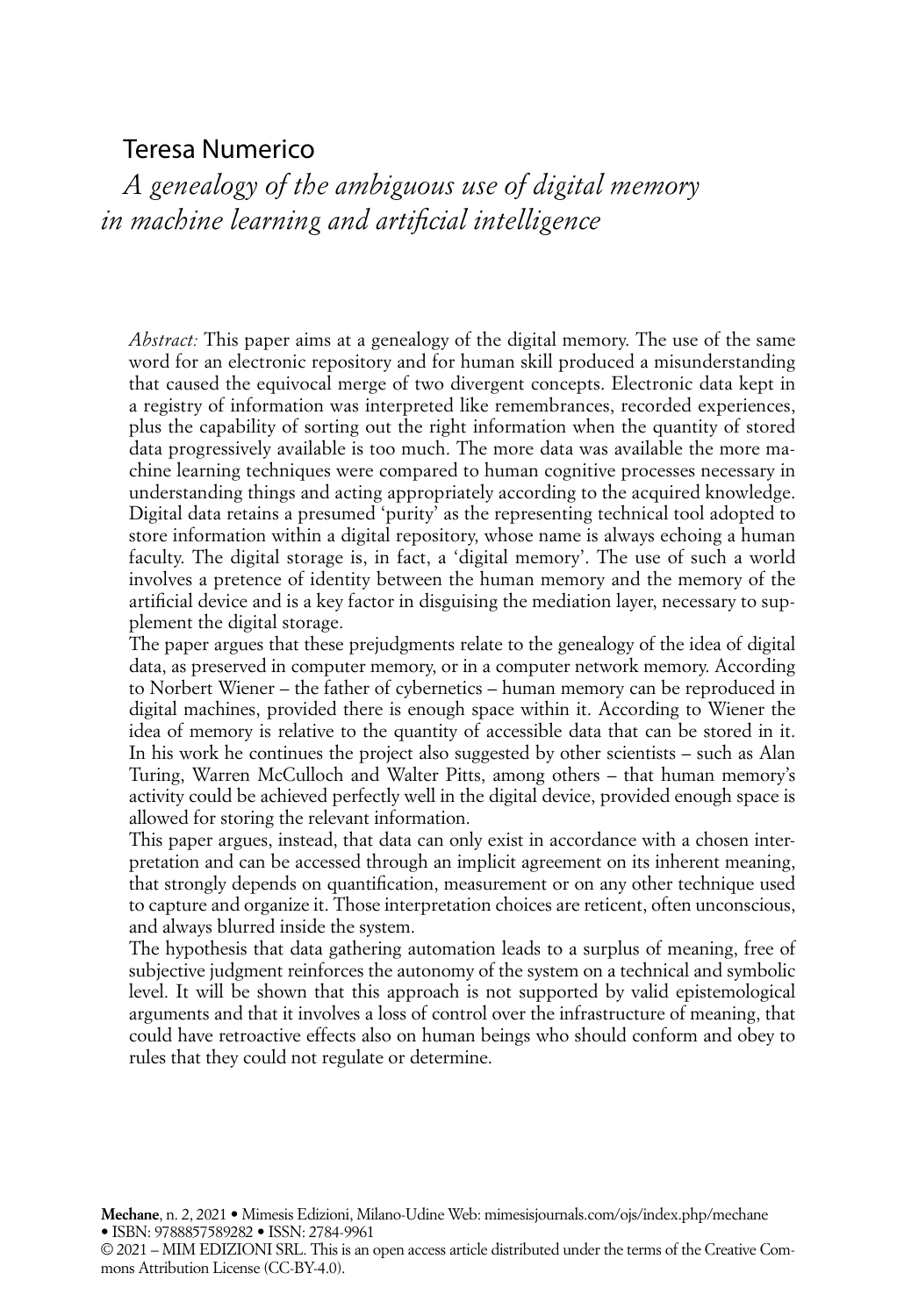#### 1. Setting the scene

This paper aims at clarifying the concept of Big Data, and its connection with the idea of the externalization of memory that produced the start of the digital revolution. The project consists in investigating whether it is legitimate to assess the hypothesis that human memory could be perfectly reproduced and simulated by a digital repository, without losing any of its characteristics in terms of selecting and reproducing relevant information acquired in different contexts and moments in time.

The idea of digital memory, put forward by the pioneers of the general-purpose computing machine and cybernetics, assumed that all the functions of human memory (including sorting and selecting data for a specific decision) could be implemented within the large data repositories that are implemented in digital machines (Numerico 2017).

Norbert Wiener (1961, 1954), Joseph Licklider (1960) and Robert Taylor (with Licklider 1968) shared the idea that the computer – a digital stored-program machine – would be able to undertake or to support certain human tasks by externalizing the functions of human intelligence, especially with regards to memory. The availability of a quick, basic way to manipulate information, combined with a huge amount of data would transform the communication and acquisition of knowledge.

This conception of digital communication technologies was inherited by cybernetics, among other disciplines, and it was established on the implicit belief that it was possible to capture human intellectual/cognitive capabilities, substituting the intuitive, and responsible human decision taking by a quick sequential processing of a massive amount of data. Wiener himself, however, was rather scared about the social and political consequences of this new transdisciplinary approach to knowledge, that he called cybernetics.

This paper argues instead that data can only exist in accordance with a chosen interpretation and can only be accessed through an implicit acceptance of its inherent meaning, which strongly depends on quantification or on any other general technique through which it may have been captured (Drucker 2011; Rouvroy, Berns 2013). As already suggested by Lewis Mumford (1970), once we decide to focus on quantity, we have already changed our hermeneutics radically (Rockwell, Sinclair 2016). The idea that data gathering automation leads to a surplus of meaning, free of subjective judgment, reinforces the autonomy of the system on a technical and symbolic level. It will be shown that this approach involves a loss of control over those systems, which govern all meaningful processes, and transform their human users asking for their compliance and obedience.

Next section is dedicated to the birth of this new discipline, considering the epistemological effects on the definition of communication and control phenomena under investigation.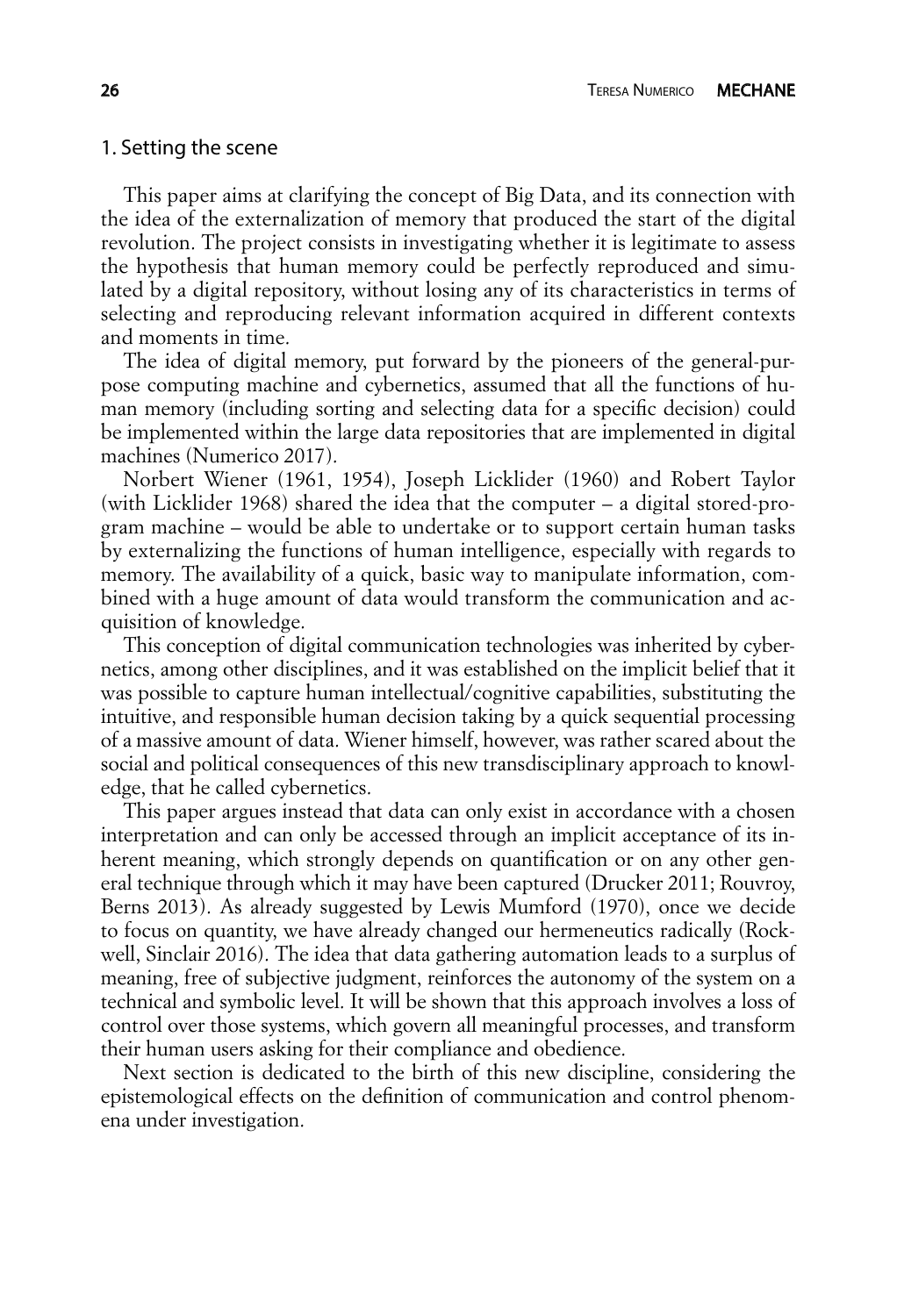#### 2. Memory and feedback in cybernetics

Cybernetics, the discipline that Wiener invented during the Forties of last century, was based on two pillars. The first one was relative to the idea that communication and control were intertwined notions, because control was a special case of communication, in which those who emit the message wanted to check that the message was understood and accomplished by those to whom the message was directed. The second pillar was related to feedback, "the property of being able to adjust future conduct by past performance. Feedback may be as simple as that of the common reflex, or it may be a higher order feedback, in which past experience is used not only to regulate specific movements, but also whole policies of behavior" (Wiener 1954, p. 33).

Memory and feedback are correlated notions because for feedback to take place we need to use the results of past performances to modify the future behaviors. It is, then, necessary to retain memories of past events, stimuli, and messages. Wiener was convinced that there were different types of feedback. In some simple cases those interactions were based on numerical data that were used for "the criticism of the system and its regulation" as in control engineers' activities. However, there were more complex situations in which "the information proceeds backward from the performance is able to change the general method and pattern of performance" (p. 61). In these contexts, the process which takes place can be considered like learning.

This approach to feedback implies a transformation on the concept of memory. Negative feedback requires that the environment stimuli together with the previous behavior habits of the agent should be recorded somewhere inside the system. High level feedback presumed that it was possible to retrieve, manipulate and adopt previous information, by selecting the useful one to change the behaviors of the agent, adapting it so that it produced a general transformation, as it usually happens in learning phenomena.

This was described as a general process that could happen indifferently in human beings or in machines, provided that the right feedbacks phenomena were available to the learning agents. The term memory, thus, referred indifferently to the human capacity to remind thoughts, to collect memories and to use those skills to sort out the best insights to be adopted in a new context, as well as to the capacity of the machine to execute the correct instructions and to react appropriately to the information used as input in the feedback negative circle. The most common metaphors in the work of Wiener were based on war examples because he experiences the feedback model while he was involved in designing prediction machines for anti-aircraft fires during the Second World War. The principal reference model for Wiener then was the teleological behavior of weapons that had to reach the target.

Wiener came to see the predictor as a prototype not only of the mind of an inaccessible Axis opponent but of the Allied antiaircraft gunner as well, and then even more widely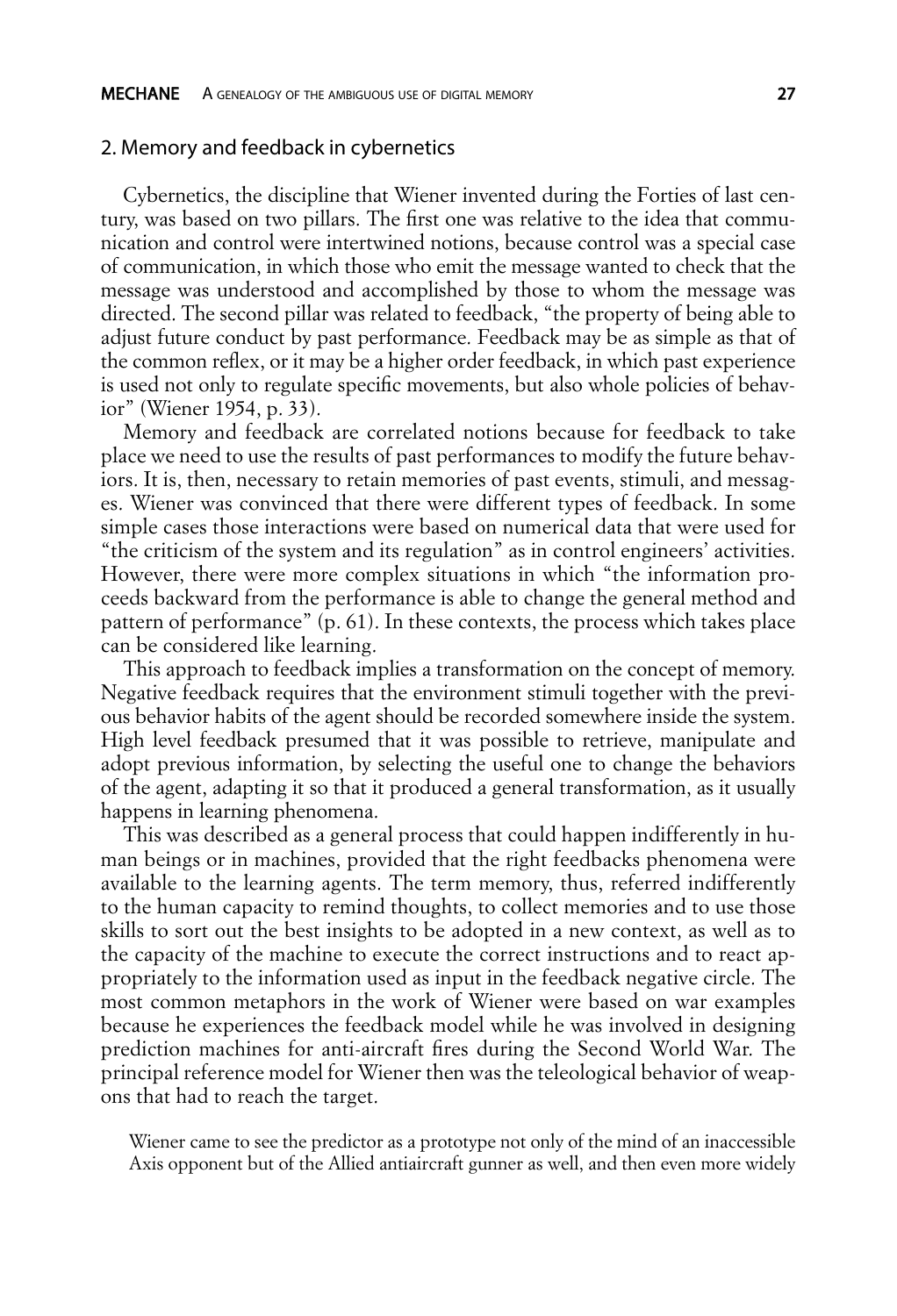to include the vast array of human proprioceptive and electro-physiological feedback systems. The model then expanded to become a new science known after the war as "cybernetics," a science that would embrace intentionality, learning, and much else within the human mind (Galison 1994, p. 229).

The thesis of Peter Galison – a scholar member of the Stanford School<sup>1</sup>– was that war transformed each enemy in a mechanical agent:

On the mechanized battlefield, the enemy was neither invisible nor irrational; this was an enemy at home in the world of strategy, tactics, and maneuver, all the while thoroughly inaccessible to us, separated by a gulf of distance, speed, and metal. It was a vision in which the enemy pilot was so merged with machinery that (his) humannonhuman status was blurred. In fighting this cybernetic enemy, Wiener and his team began to conceive of the Allied antiaircraft operators as resembling the foe, and it was a short step from this elision of the human and the nonhuman in the ally to a blurring of the human-machine boundary in general (Galison 1994, p. 233).

If the enemy was not a human being, but an agent strictly intertwined with a machine, then also allied forces were like him. On the battlefield it happened an elision, a blurring of the borders between machines and human beings. The hypothesis behind this belief was described in Wiener's seminal book *Cybernetics: Or Control and Communication in the Animal and the Machine* (1961 [1948]), and in a paper published in 1943, *Behavior, purpose, teleology* (written with Arturo Rosenblueth and Julian Bigelow). Their aim was the definition of natural events from a behavioristic point of view, concentrating the theoretical effort around the concept of purpose. The behaviors of machines resemble those of living beings because they were purposeful since they both implied negative feedback mechanisms. The authors adopted a classification of actions that allowed them to emphasize the centrality of purpose and teleology which "reveals that a uniform behavioristic analysis is applicable to both machines and living organisms, regardless of the complexity of the behavior". The thesis of the paper was that between animals and machines there was "a considerable overlap of the two realms of behavior" (Rosenblueth, Wiener, Bigelow 1943, p. 4).

In conclusion the paper stated that:

A further comparison of living organisms and machines leads to the following inferences. The methods of study for the two groups are at present similar. Whether they should always be the same may depend on whether or not there are one or more

<sup>1</sup> The *Stanford School* is a school in philosophy of science that argues in favor of a pluralistic interpretation in science. It is against the idea of science as a unitary enterprise. The original members of the school were trained or taught at the Stanford University during the Eighties and the Nineties. The theses of the group were concentrated on the pluralistic nature of scientific models and on a post-positivistic approach, based on the analysis of scientific work practices.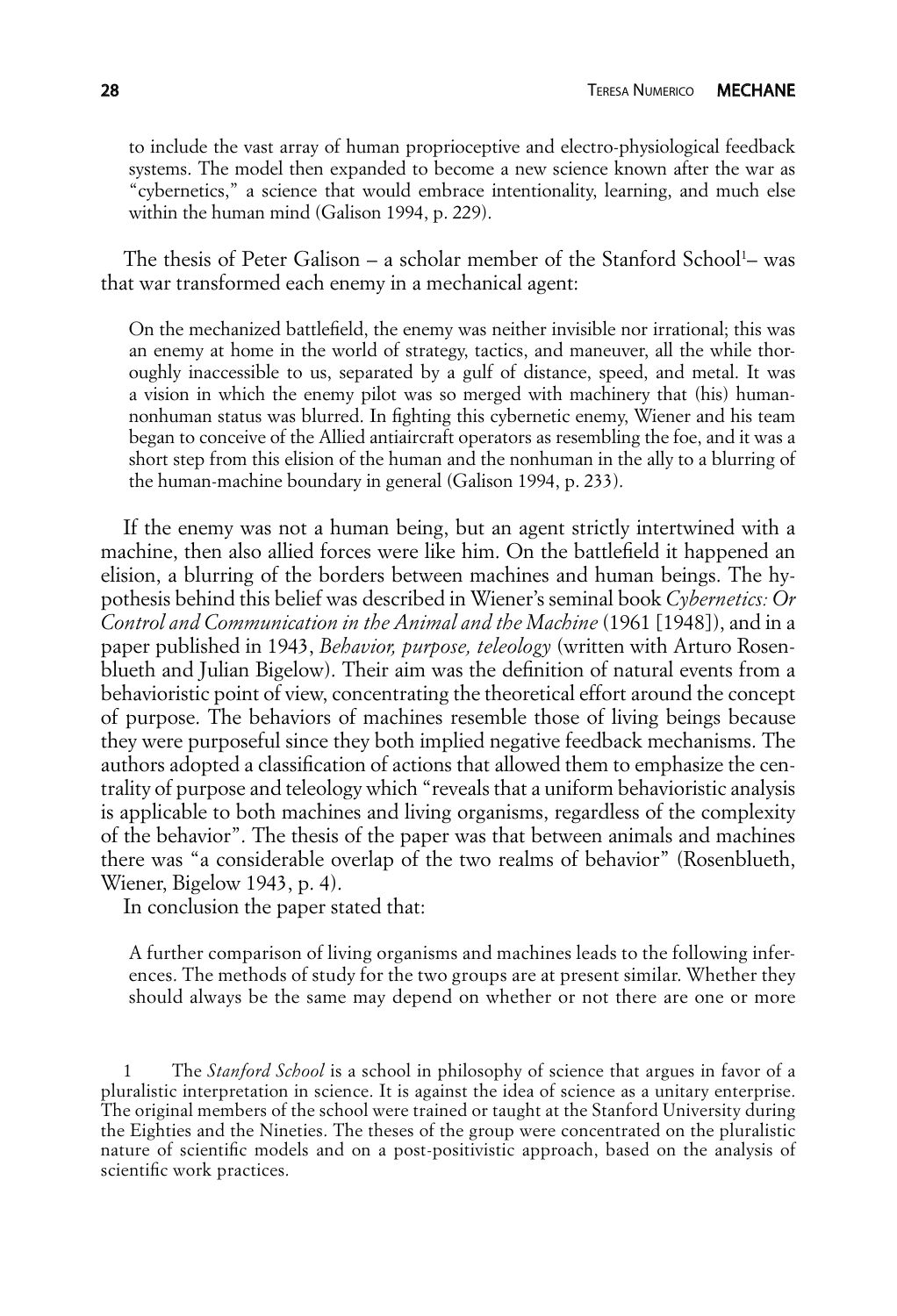qualitatively distinct, unique characteristics present in one group and absent in the other. Such qualitative differences have not appeared so far (Rosenblueth, Wiener, Bigelow 1943, p. 4).

The basic idea behind cybernetics was the possibility of investigting the behaviors of animals and machines by following the same lines of research, because there was no evident difference between the two. It was also likely that in the future negative feedback mechanisms of animals could be emulated if they followed the same processes: "the machines devised so far have far from exhausted all those possible modes". Of course, it was clear that there were functional differences between animals and machines due to the different materials in their structures (colloidal and protein molecules in animals, while machines were largely metallic), and their dissimilar approaches to the use and storage of energy, etc. But according to the 1943 paper, these differences seemed little more than a minor blip than anything substantial.

Cybernetics thus bypassed all possible differences between animals and machines by offering a unified explanation of their activities based on scope and teleology, considering that those capabilities oriented to a purpose were as deterministic as all other behaviors.

Teleology was not linked to intentionality but to the mere technicality of being oriented towards a purpose, whether conscious or unconscious. There was a reciprocal interaction between the objective to be reached and the consequent act to accomplish. This reciprocity was not of causal nature but was rather framed within the coordinates of time and space. The activities and feedback systems sought an adequate response to reach a set purpose in a specific environment.

The "pre-scientific" hypothesis of cybernetics was that it was possible to compare living beings and machines in terms of their communicative expectations. The procedure that laid behind this reasoning was complex as well as linear. Firstly, any implicit relationship between different elements inside and outside of nature was interpreted as an exchange of information, characterized as data analysis. So, birds processed information about wind streams to facilitate their flight, reducing the energy needed to remain in the air resembled radars that processed data to determine whether an enemy plane was entering a protected zone. All signals were identical and captured in a space called memory or repository indifferently.

Every interaction was thus understood as an exchange of structured data that was processed and interpreted as signals needed for the established scope of the process. The teleological program of cybernetics implied a transformation of all signals, whether natural or artificial, which were represented as symbols encoded and analysed within the chosen system to achieve a desired result.

This transformation of information signals involved the assimilation of all possible interactions between living beings, devices, and the environment.

Cyberneticians thus decided to concentrate their efforts on understanding the similarities, while disregarding the differences. This attitude also influenced the use of the term memory indifferently in denoting both the human being faculty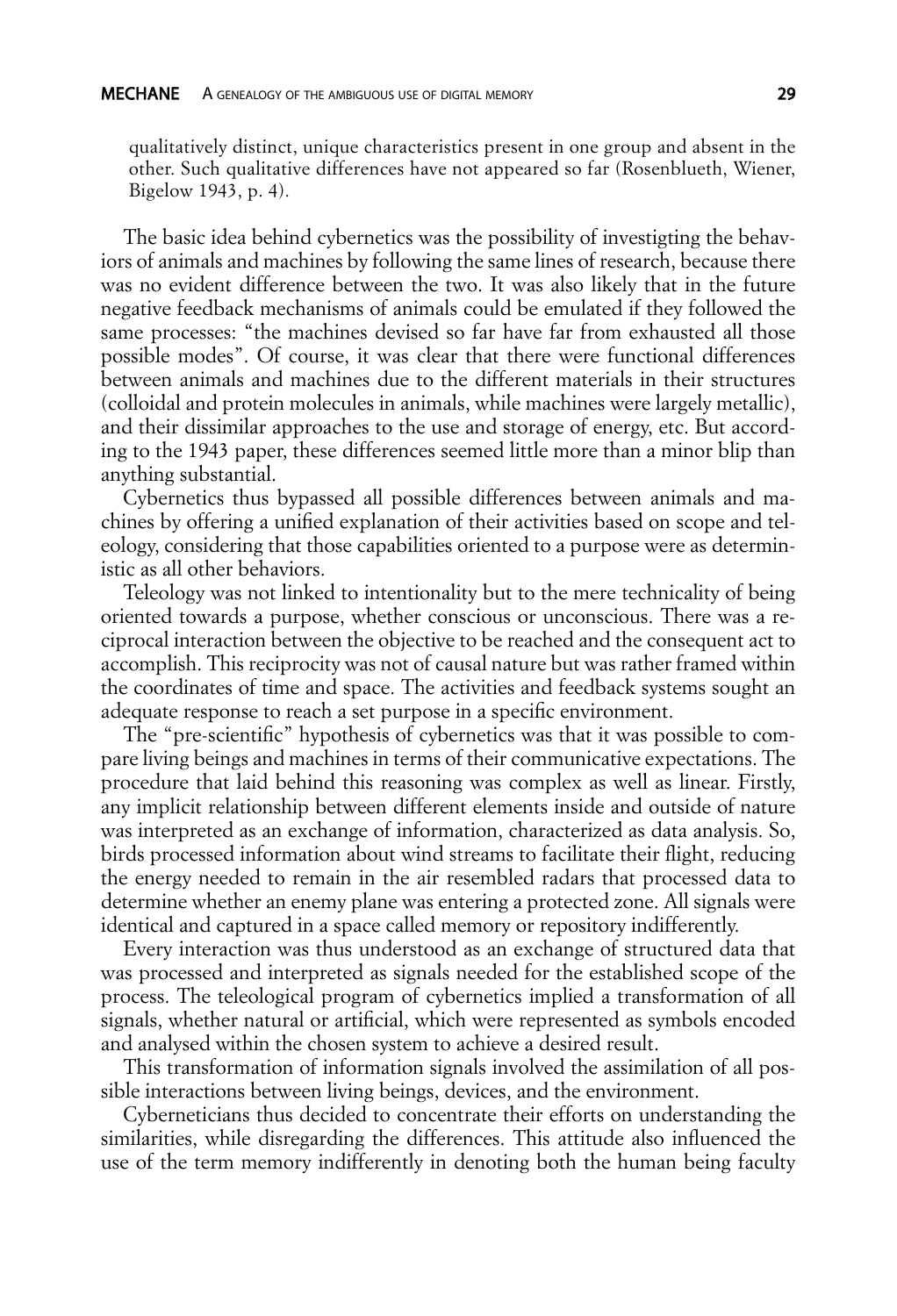and the repository infrastructure of digital devices, such as electronic machines, disregarding the many distinctions of the two concepts.

#### 3. Memory and measurability: value capture and human agency

The role of cybernetic rethinking of memory and the epistemological organization of closed box scientific models<sup>2</sup> had a profound impact on the idea of datification and on the consequent reorganization of many scientific discourses<sup>3</sup>. This section will focus on social science applications of big data tools.

Memory plays a central role in obtaining intelligent results using digital systems. For example, the *Cambridge Handbook of artificial intelligence* (2014, Ch. III) states:

Use of memory would seem to require representations, and these representations must have their effects on behavior independently of the time at which the memory representation was created.

…nonetheless, it is not plausible that there will be devices that will be widely accepted as exhibiting … intelligence but do not rely on memory.

It is, however, not clear how this can be done without returning us to the previously discussed questions about how representations can be processed to yield intelligent outcomes.

This suggests that is like a balancing act to strictly connect the management of a huge amount of information within a repository and the ability to extract the right information from it when needed. Intelligent human tasks do not require learning by rote huge amounts of data, but they do connect heuristically information learnt from past experiences.

According to Wendy Chun the need for a huge repository of data betrays the desire for stability: "The desire to expunge volatility, obliterate ephemerality, and neutralize time itself, so that our computers can become synonymous with archives. These desires are key to stabilizing hardware so that it can contain, regenerate, and thus reproduce what it stores" (Chun 2011, p. 139). It is this desire to control and guarantee the truth of information and its stability over time that finds its niche in the archival capability of an externalized memory. While human memory

2 The concept of closed-box model was developed in another paper (Rosenblueth, Wiener 1945) in which the two authors discussed the epistemological use of models in science, by defining the process of science making as a progressive use of the concept of closed-box model, in which not all variables in the considered problem were explicitly treated. Some of them remained obscured and blurred in the closed box of the models. Such a concept is similar, though with some distinctions, to the later concept of black box in science developed by Latour in his work on Actor-network theory (1987).

3 For more details about closed box models in science see Numerico 2021, chapt. 1.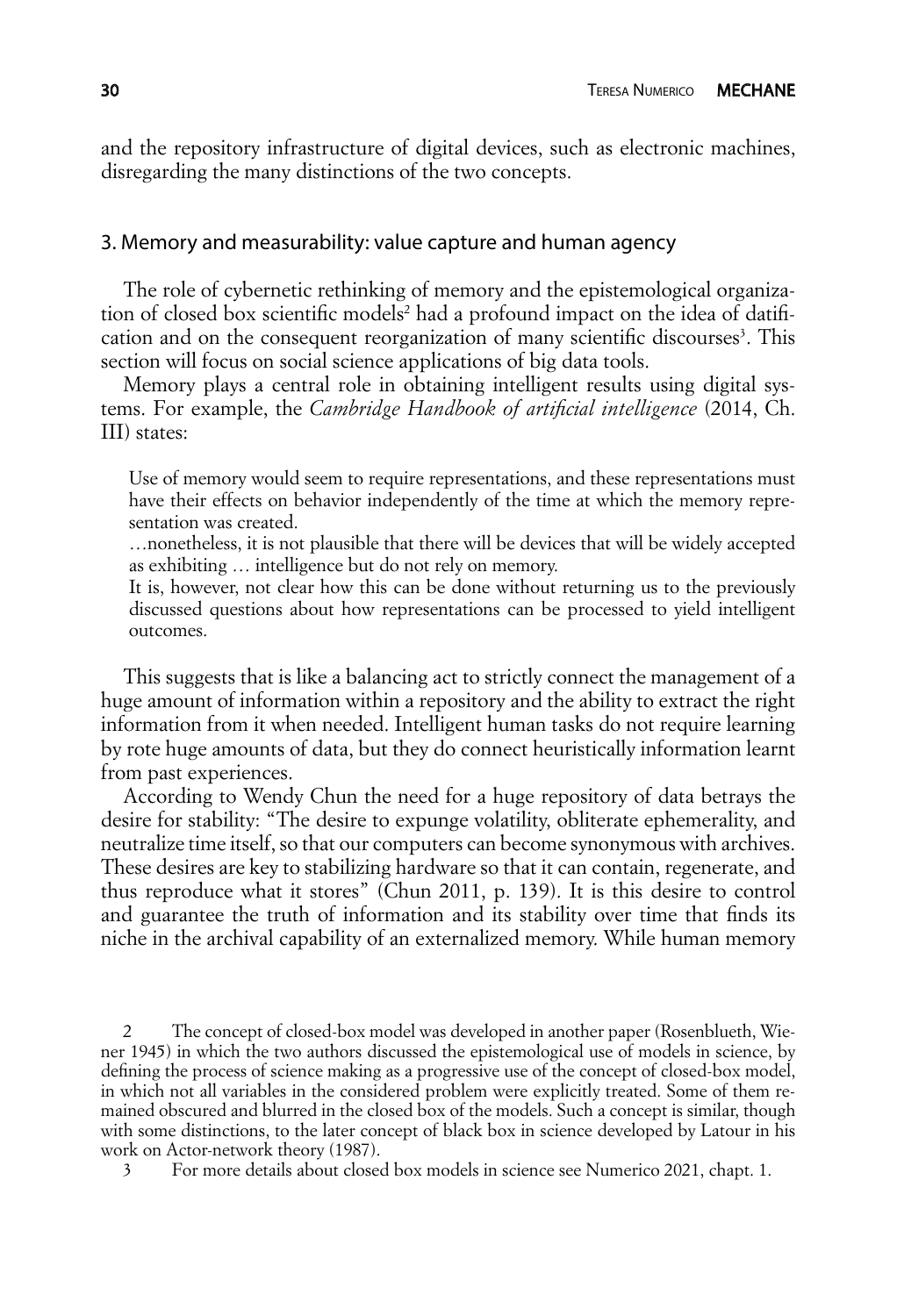is fluctuating and unreliable, hardware memory always honours our expectations of stability (unless it breaks).

However, according to Chun, the expectations of the veracity and stability of memory in the digital environment is destined to falter, both because the hardware is fragile and tends to break very easily and also because the information kept in the database is full of noise and false information.

We use the maps offered by content management systems such as social network, chat services, email services, search engines, micro and macro blogging platforms, ecommerce platforms, social networks etc. by dwelling within their frames, but by doing so we change the meaning of their mapping. At the same time these platforms try to make sense of our presence within their spaces by remapping users' presence within their models and maps. Within this complex itinerary, our data becomes dirty and unreliable.

These databases, which drive computer "mapping" / machine intelligence, become "dirty," unreliable, when they do not actively erase information: they become flooded with old and erroneous information that dilutes the maps they produce. Deliberately making databases dirty – by providing too much or erroneous information – may be the most effective way of preserving something like privacy (Chun 2011, pp. 93-94).

It is likely that the traces left by our clickstream and the data we disseminate in our online life are full of incongruences and ambivalences that resemble our emotional life and our relationships with desires, fears, and unconscious drives. Our online behaviors (and sometimes also the offline habits) reflect our confused passions and emotions and are difficult to interpret or understand. Why do we trust the capability of machine learning tools to decrypt and clarify our future intentions, based on our past habits?

The elevated speed of the machine is limited by the type of operations it can perform. The machine is a number-crunching device, able to overcome its own limits whenever it is upgraded with a new processor or memory, or increased bus or network speed. However, it can deal only with numbers and instructions that are very clearly stated: they must be formalized in a language that can be compiled or interpreted in machine code. This is the formulation problem<sup>4</sup>. The limits of computation cannot be underestimated. The abstract model of the machine was invented to demonstrate a limitation of the system of calculation within mathematical logic: the *halting* problem (Turing 1937). It is impossible to know when and if a program will stop once we launch it, and there is no way to know the response in advance. The practical machine, moreover, has other limits; it can deal only with finite mathematics or with problems that can be completely formalized. All the rhetoric of artificial intelligence, deep learning, or machine learning algorithms cannot take the machine outside of these limitations.

<sup>4</sup> See Passi, Barocas 2019 for more details on this issue.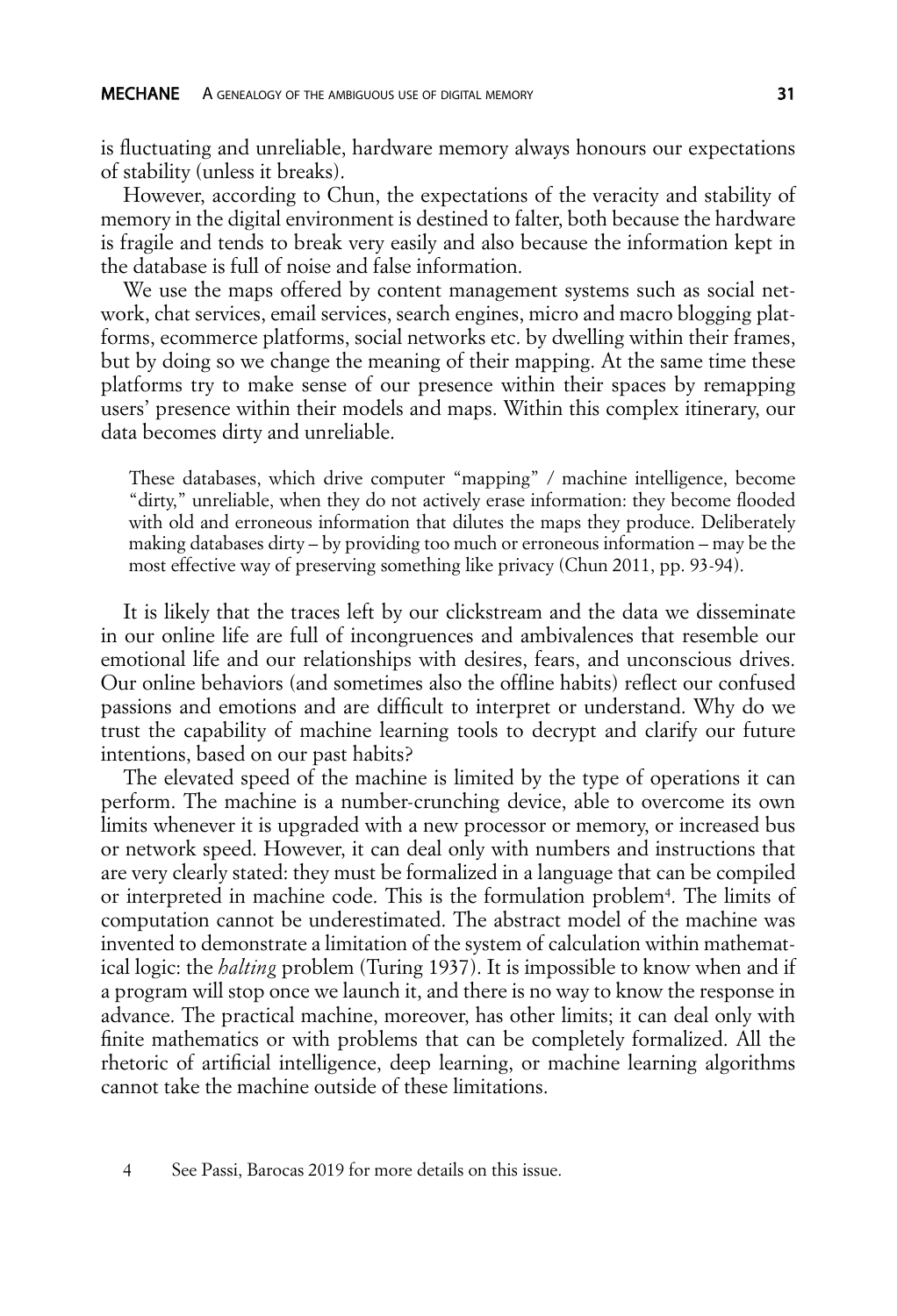According to Wiener, for example, cybernetics, though considered a transdisciplinary field, could not give interesting results when applied to society because "For a good statistic of society, we need long runs *under essentially constant conditions* …Thus the human sciences are very poor testing-grounds for a new mathematical technique" (Wiener 1961, p. 25). He was sceptical that mathematical measurements of feedback effects could produce interesting results because the fluctuations of variables that influence the phenomena under investigation were too hard to identify or specify in a mathematically rigorous way. It was better, in his opinion, to deploy methods in the fields that allowed a clearer formal description of the relevant models of the phenomena. His belief, however, was less influential than the cybernetics ideology that was implied in his research, despite his will.

#### 4. The dangerous desire for classification and categorization

The desire for categorization of human behaviors together with the need for a stable set of methods to define problems and suggest solutions in the social sciences was the cause for disregarding the suggested critics about the use of statistical methods for understanding and anticipating human agency in terms of beliefs, desires, intentions, supported by the data deluge. According to Bowker and Star (2000) the need to classify and organize is human, and cannot be avoided. But it also must be kept in mind that categorizations and its resultant representations of social phenomena were the results of a struggle of powers. The struggle lies in defining a list of categories and imposing them on a domain of subjects in ratios decided by the winners. Categorization is always the result of a hard negotiation. When the machines are included in the negotiation, as suggested by Pasquale (2015), O'Neil (2016) and Chun (2016), another opaque and secret layer is added to this already blurred mediation between powers. It is impossible to measure or evaluate all the variables that together define the character of a person, or may help in anticipating his or her behavior. However, the drive for clusterization leads to the establishment of fixed rules that determine and predict the habits of people, by including their observed reactions within predetermined profiles.

This approach obliges researchers to exclude many relevant variables, because they are too awkward, too intertwined, or immeasurable. So, it does not matter if they contribute to the evaluation of a subject: because if they cannot be formally defined, they cannot be used.

Cabitza and his research group (2017) pointed out that a machine learningbased decision support system could have a negative impact when applied, for example, within the field of medical diagnosis. First, these data-intensive methods are fed with information that can only be represented in a textual form. Every contextual information on patients could not be described precisely and must therefore be disregarded. This can produce misleading evaluations in giving diagnoses. These systems "bind empirical data to categorical interpretation", although in medicine not all observers agree with each other on diagnoses. According to the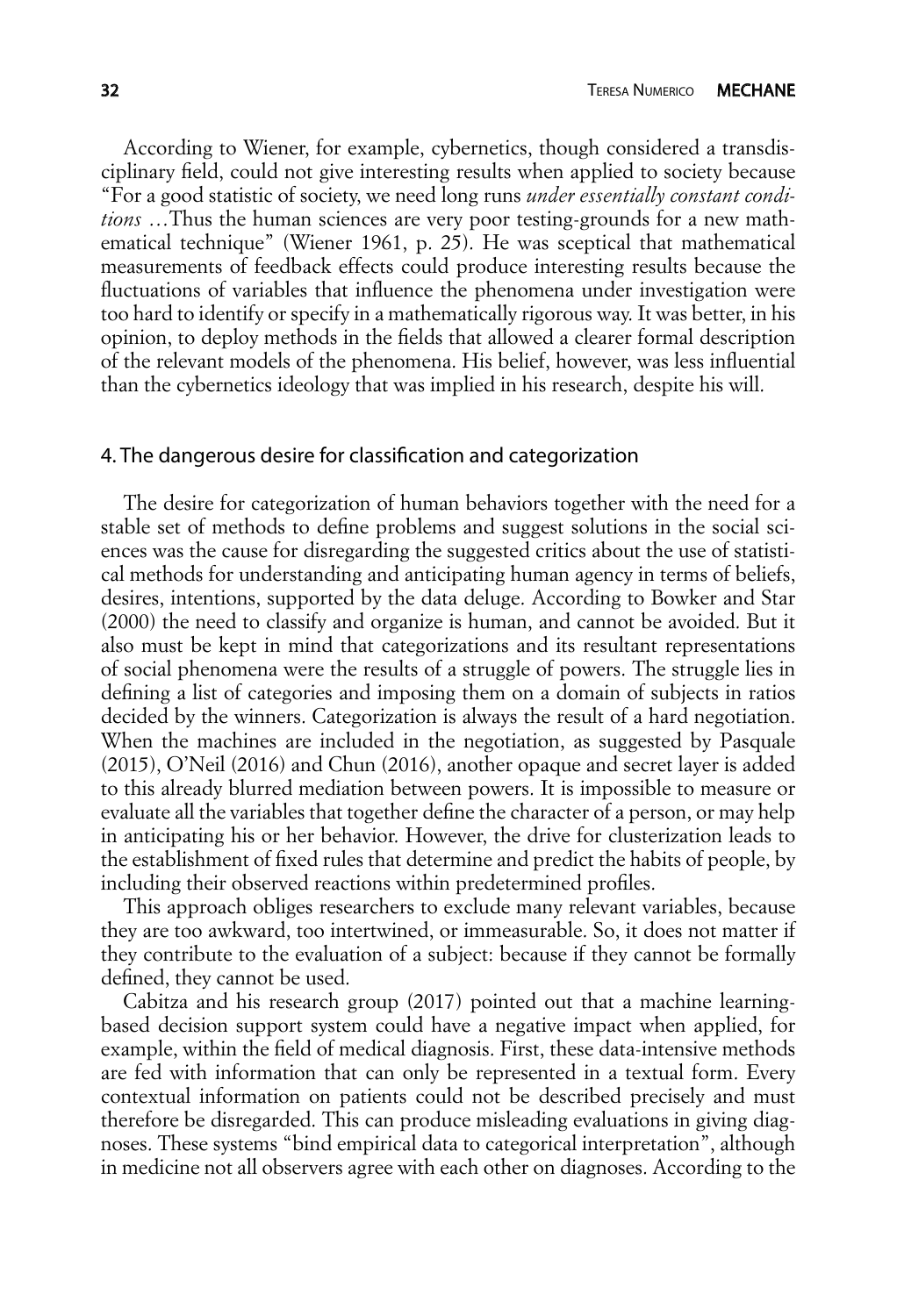paper: "This observer variability is related not only to interpretive deficiencies, but also to an intrinsic ambiguity of the observed phenomena" (Cabitza *et al.* 2017, E2). So it is inadequate to rely on systems that are unable to take into account the variability and ambivalence of clinical diagnostic findings. There are intrinsic uncertainties within medical science that need to be taken into account, while data-driven machine learning-based decision support systems are unable to manage uncertainty, due to their need for "data accuracy and completeness" in order to formulate a credible hypothesis. In health problems we can see the undesired consequences caused by the substitution of human memory (represented by the uncertain and incomplete patient records, produced by doctors and nurses) with precise digital descriptions of the patients' conditions, consisting of perfect univocal textual data, not influenced by any implicit context.

Everything the machine can process must be measurable, and when the quantification of the phenomenon is problematic it is mandatory to find a way to produce the quantitative assessment with the corollary method for standard definition and category attribution, no matter how many unsought outcomes are produced. A univocal quantification is vital for the success of a deterministic machine designed to produce a quick output as a solution to a problem.

An example of the unfair results produced in the health field, by this attitude can be found in a paper that deals with mortality prediction in cancer patients, according to which machine learning algorithms were able to outperform random and other prediction strategies by including in the analysis some data relative to demographics, social, racial, and other personal characteristics of patients

A machine learning model based on single-center EHR data accurately estimated individual mortality risk at the time of chemotherapy initiation. The model performed well across a range of cancer types, race, sex, and other demographic variables. Mortality estimates were accurate for palliative as well as curative chemotherapy regimens, for early-and distant-stage patients, and even for patients treated with clinical trial regimens introduced in years after the model was trained. Our model dramatically outperformed estimates from randomized trials and SEER data, both of which are routinely used by clinicians for quantitative risk predictions (Elfiky *et al.* 2017, p. 12).

We must inquire which is the aim of this research. Is it to improve the conditions of people whose demographic variables show that they are weaker or poorer than the average population, or will it be used in practice to evaluate the mortality risk of patients and avoid treating them if their mortality prediction is too imminent? The objective of such study seems to legitimate a form of discrimination about making medical decisions on people of low income, on worse insurance programs, or of Afro-American, or Latinx origins, to save money for a national health system or for a private health insurance company. The probability evaluation inferred is established on a categorization of inequality described as an inevitable destiny for some group of people. In the meantime, this unfair perspective is distorted within the rhetoric of the algorithms as powerful, magical tools for anticipating events, while in fact they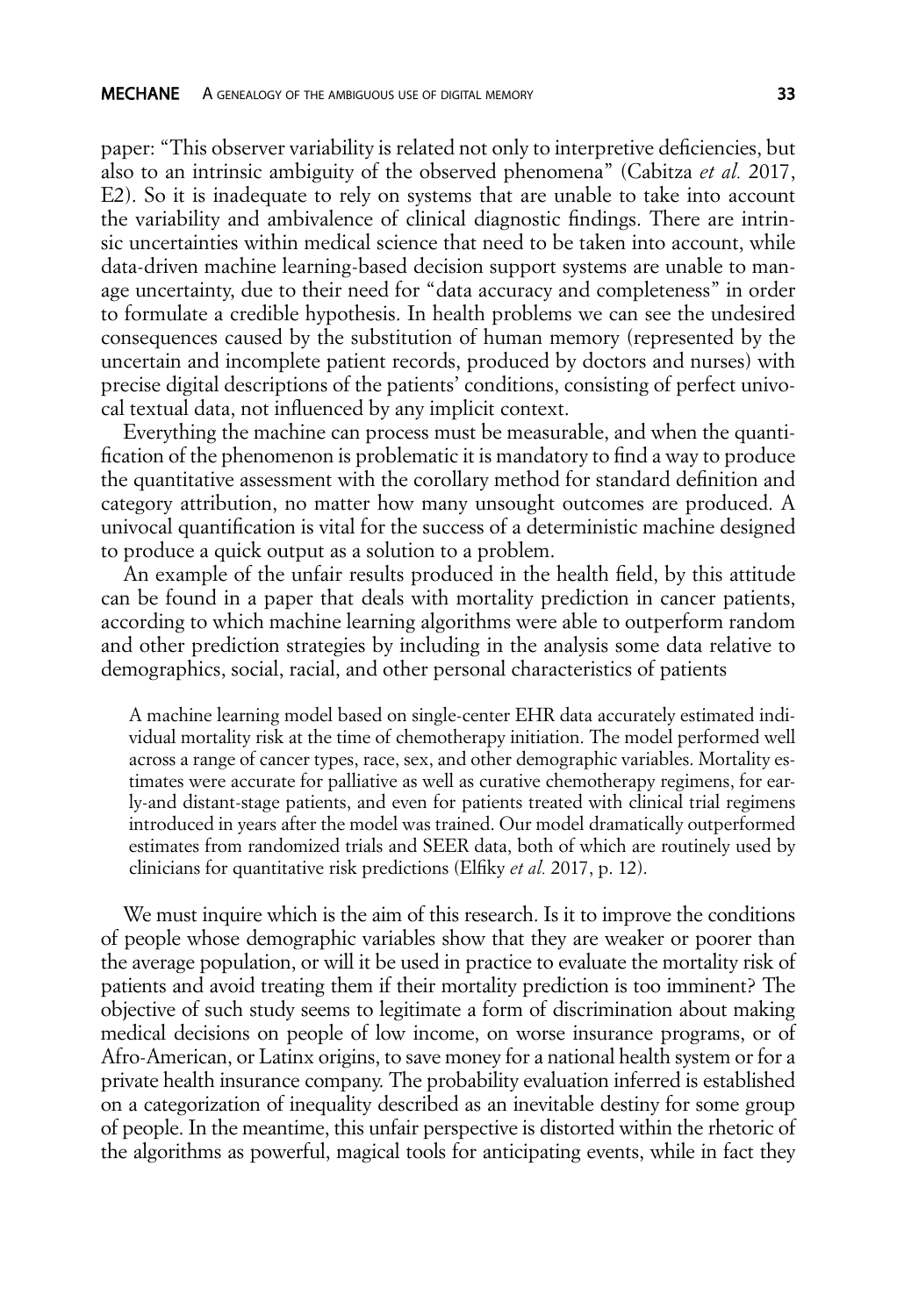are creating a brand-new control which acts in terms of biased *care management* solutions that we are obliged to accept (Finn 2017, ch.1). This blind belief on the power of algorithmic decision taking is sometimes called 'enchanted determinism' (Campolo, Crawford 2020). By this ideological strategy it is possible to disguise the explicit brutality of the social project: why should we spend money to take care of already fragile people, whose survival hope would be minimal? The bare formulation of the system's purpose, hidden inside the algorithms chosen for the death prevision, end up in discriminating people, by defining the algorithmic objective and formulation of the problem pretending that it was a neutral evaluation.

## 5. The politics of memory, algorithmic opacity and its discontents: some final observations

The materiality of Big Data is intertwined with the concept of a new infrastructure and of a reorganization of memory. The new scenario brought about by the adoption of Big Data as the privileged point of view has led to the creation of a cultural reorganization of memory for the acquisition and dissemination of knowledge, based on new values.

According to Beer "It is by acknowledging the long history of the accumulation of data about individuals and populations that we can begin to make a departure into seeing the different ways that data are presented in conceptual terms – and thus where we might begin to see more clearly the importance of the project of exploring Big Data as an interweaving of a material phenomenon and circulating concept" (Beer 2016, p. 4).

The new project is the representation of all kinds of phenomena through data. This leads to a double-edge situation: on the one hand we have the problem of how to deal with the resulting data deluge; on the other hand a wide variety of phenomena must be transduced into data for algorithms to make sense of them. As an example of the cultural and social governance of phenomena through data representation and measurement, Beer (2015) discusses the use of productive metrics in the game of football. The algorithms that measure players' performances play a key role in the recruitment market and in team selection. According to Beer:

Football provides us with illustrative examples of 'the politics of data circulations' (Beer 2013). It also provides further illustration of how data circulations reshape culture. We can readily see how metrics fold-back, in feedback loops, reconfiguring the structure and form of the game itself, whilst also potentially reconfiguring how it is consumed (Beer 2015, pp. 9-10).

Beer adopted the notion of productive metrics to show how much we trust them to discover and exploit hidden talents. Value is produced through the bare introduction of metrics, when combined with suitable evaluation practices. The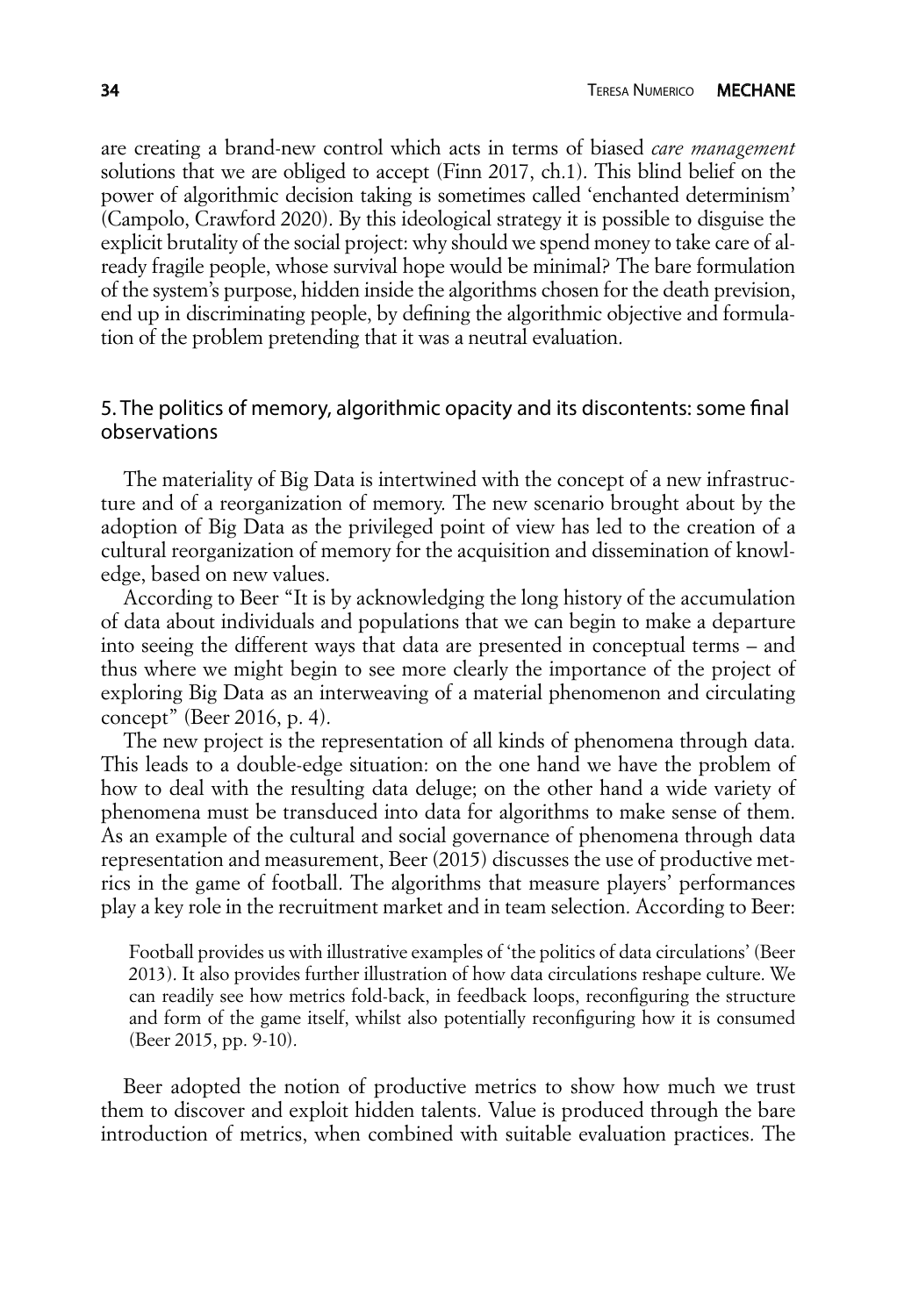procedure is similar for both athletes and academics and depends on inputting the right statistics.

As suggested by Gillespie (2014) algorithms used in Big Data are combined with a database that is structured to obey their needs: "before results can be algorithmically provided, information must be collected, readied for the algorithm, and sometimes excluded or demoted" (2014, p. 169). In other words, it is impossible to interpret an algorithm without considering carefully its relevant data, including the training set. This amounts to another layer of complexity needed to understand the functioning of an overall system consisting of both algorithms and the data structured to work inside the systemic frame of meaning. It also increases the likelihood of mistakes, manipulations and misunderstandings of phenomena represented by the data. Individual interpretations are hidden among these strata of multiple representations and reorganization of data, sometimes without the explicit awareness of the researcher. However, interpretation is still active in the biases and prejudices embedded in the cleaning and organizing of data as well as in the anonymous and deceptively neutral rules as implemented by the algorithm.

One of the key things worth mentioning in relation to Big Data and its organizing algorithm is that we must understand: "For whom, besides insurance companies, is this correlation – the revelation regarding mutual habit formation – useful? These studies … are not designed to foster justice" (Chun 2016, pp. 14-15). This point touches on what Bernard Stiegler calls the philosophical problem of the politics of memory.

The question of hypomnesis is a political question and the object of a struggle: a struggle for the politics of memory and, more precisely, for the formation of lasting hypomnesic environments. The exteriorization of memory and knowledge in the hyperindustrial stage is both what extends their limitless power and what allow them to be controlled. … All this fully sets in place a question of a biopolitics of memory (Stiegler 2006, p. 20).

The idea of Stiegler is that there is no interiorization that preceded the exteriorization of memory, but that the choice of media and methods of externalization must be regarded as the effects and the causes that belong to the realm of political policy. The history of humanity is, according to Stiegler, a story of the tools adopted to externalize memory and to keep track of acquired knowledge. From this perspective, there is nothing intrinsically wrong in the process or exteriorization itself. However, if the capture of exteriorized data has a predatory character, it will be difficult to prevent nefarious consequences for its violent appropriation.

According to Rouvroy and Berns (2013) there is a kind of government based on algorithms, which promises to be completely neutral in the imposition of statistics over the complex and unstable virtual individualities of people. This is promoted as (a-)normative rationality, which is based on collecting, aggregation, and the automatic analysis of data in such quantities that it can be used to preview and anticipate possible behaviors.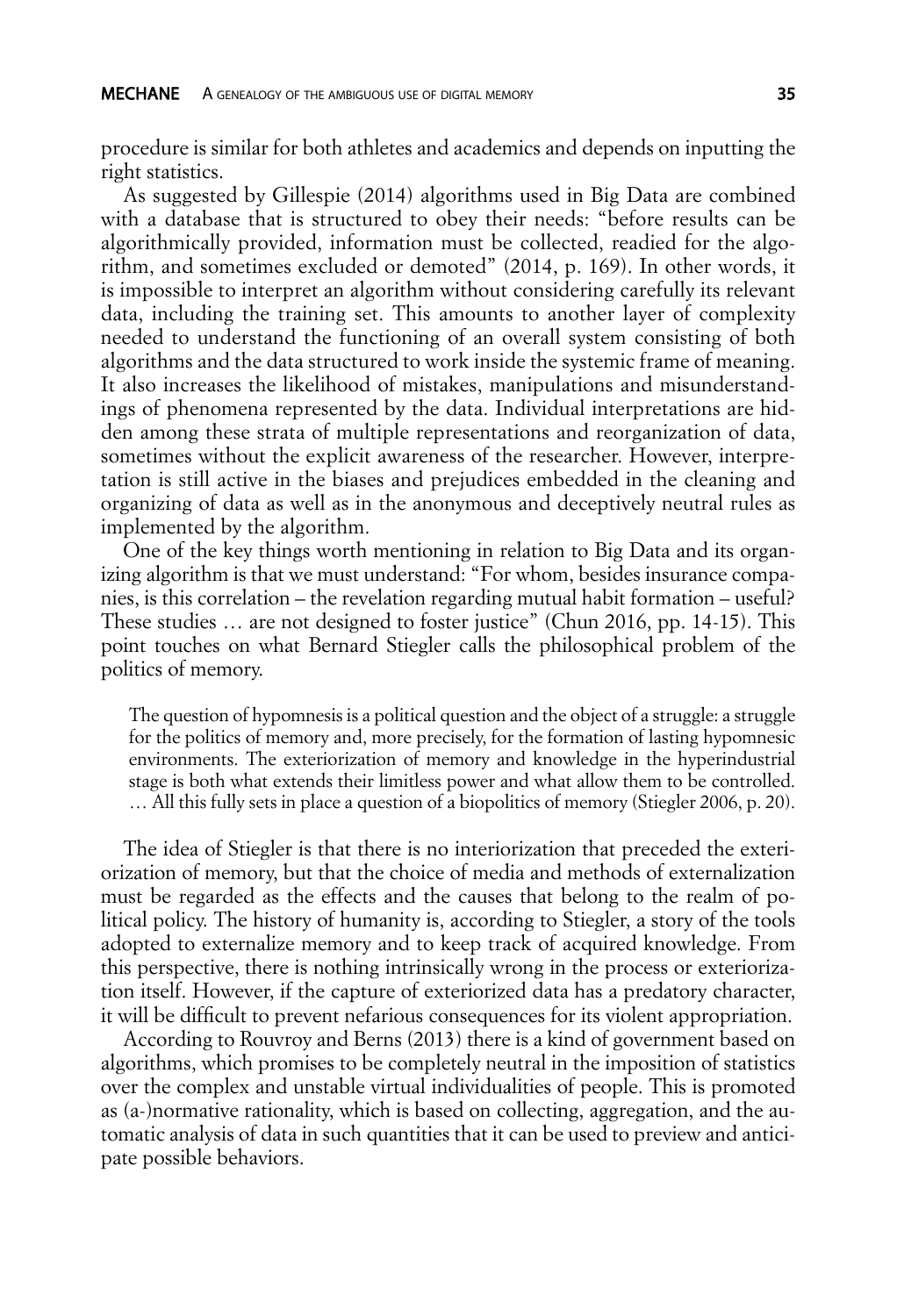In the introduction of a special issue of *Big Data and society* dedicated to the issue of critical data studies, we read: "The application of social solutions to increase data literacy and justice involves effecting change by conducting research and sharing that research and the activities that might grow out of it with the public. … By maintaining these orientations and principles, Critical Data Studies should encourage us to think about Big Data science in terms of the common good and social contexts" (Iliadis, Russo 2016, p. 5).

We need to open the black box and to analyse the principles and biases embedded in the processes of both data collection and data cleaning, and in the management of algorithms that process that data. The problem of intelligent (i.e. machine learning and deep learning) algorithms is that we always think that the methods can arrange data in a neutral and smart fashion, when in fact algorithms are written by programmers and only allow machines to do what they are prescribed to do (Tufekci 2015).

Looking at Big Data science in terms of representation and intervention (Hacking 1983) we need to make clear exactly how data represents social phenomena and how algorithms permit us to intervene and understand them and whether we really need such an intervention. It is crucial to keep in mind firstly that the agency of the machine is not moral in nature, and secondly that the speed of the machine is incommensurable if compared with a human being (see. Floridi 2012; Numerico 2021 for more details on this issue).

As already pointed out by Wiener (1960), attributing the responsibility of decision-making to the machine can result in unforeseeable risks, and there is insufficient time to prevent the consequences of the decisions, once that mechanism is already in place. Although the conclusion of Danaher (2016) on the potentiality of a governance based on algorithms is overly pessimistic, his analysis of the risks of an attitude of complete submission to algorithmic decision-making is more to the mark. It is crucial not to hand over to the deterministic view of technology and its effects on society. There are still grounds for optimism since the closed box can be opened and the true objectives of data processing through algorithms can be uncovered. Keeping in mind the genealogy of the Big Data *techno-solutionism* rhetoric (Morozov 2013), it is possible to contrast the excesses of intervention on political and social decisions based uniquely on the data and guided mainly by algorithms. Understanding the policy of digital memory and primarily who enacts it, who gains from a specific representation of, and intervention into people's social and personal habits will shed light on the consequences of any prediction of those supposedly recorded habits. We need to define and pursue an epistemological strategy for a systematic opening of the black boxes of the Big Data representation of social phenomena, and of the algorithms organization of problems solutions. The present paper proposes a starting point in the creation of such a strategy, by defining the genealogy of the development of the fetishization of data as a policy of memory and of software or algorithmic machines as a proposed universal organization of knowledge.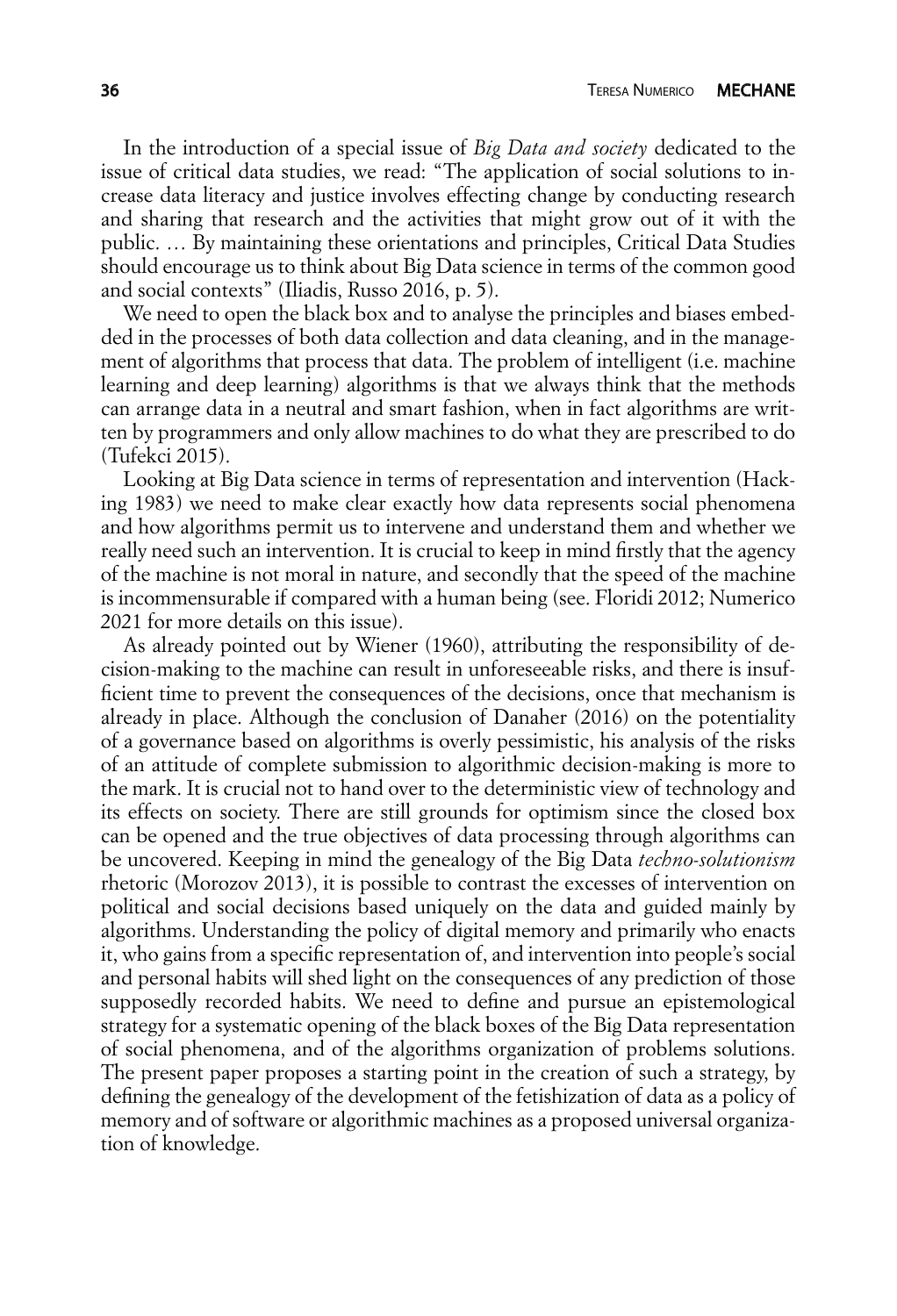#### Bibliographic References

Anderson, C.

2008 *The End of Theory: The Data Deluge That Makes the Scientific Method Obsolete*, in "Wired", 23 July. https://www.wired.com/2008/06/pb-theory/. Accessed 30 November 2021.

Ashby W. R.

1956 *An Introduction to Cybernetics*, Chapman & Hall, London.

Beer D.

- 2013 *Popular Culture and New Media: The Politics of Circulation*, Palgrave Macmillan, Basingstoke.
- 2015 *Productive measures: Culture and measurement in the context of everyday neoliberalism*, in "Big Data & Society"*,* January–June 2015, pp. 1–12.
- 2016 *How should we do the history of Big Data?*, in "Big Data & Society", 3, 1, https:// journals.sagepub.com/doi/10.1177/2053951716646135/. Accessed 30 November 2021
- Bowker, G. C., Star, S. L.
- 1999 *Sorting Things Out Classification and its Consequences*, MIT Press, Cambridge Mass.
- 2008 *Memory practices in the sciences*, MIT Press, Cambridge Mass.
- Bowker G. C., Baker K., Millerand F., Ribes D.
- 2010 *Toward Information Infrastructure Studies: Ways of Knowing in a Networked Environment*, in *International Handbook of Internet Research*, J. Hunsinger *et al.* (eds.), Springer Science, Amsterdam, pp. 97-117.

#### Bush V.

1945 *As we may think*, in "The Atlantic Monthly", 176, 1, pp. 101–108, reprinted in *The New Media Reader*, N. Wardrip-Fruin N & N. Montfort (eds.), MIT Press, Cambridge Mass 2003, pp.37-47.

Cabitza F, Rasoini R, Gensini G.F.

- 2017 *Unintended Consequences of Machine Learning in Medicine*, in "*JAMA*"*.* 318, 6, pp. 517–518.
- Campolo, A., Crawford, K.
- 2020 *Enchanted determinism: Power without responsibility in artificial intelligence*. in "Engaging Science, Technology, and Society", 6, pp. 1-19.

#### Chun W.H.

- 2011 *Programmed Visions,* MIT Press, Cambridge Mass.
- 2016 *Updating to remain the same*, MIT Press, Cambridge Mass.

#### Danaher J.

2016 *Threat of algocracy: reality, resistance and accommodation*, in "Phil. and Technol*.*", 29, 3, pp. 245-268.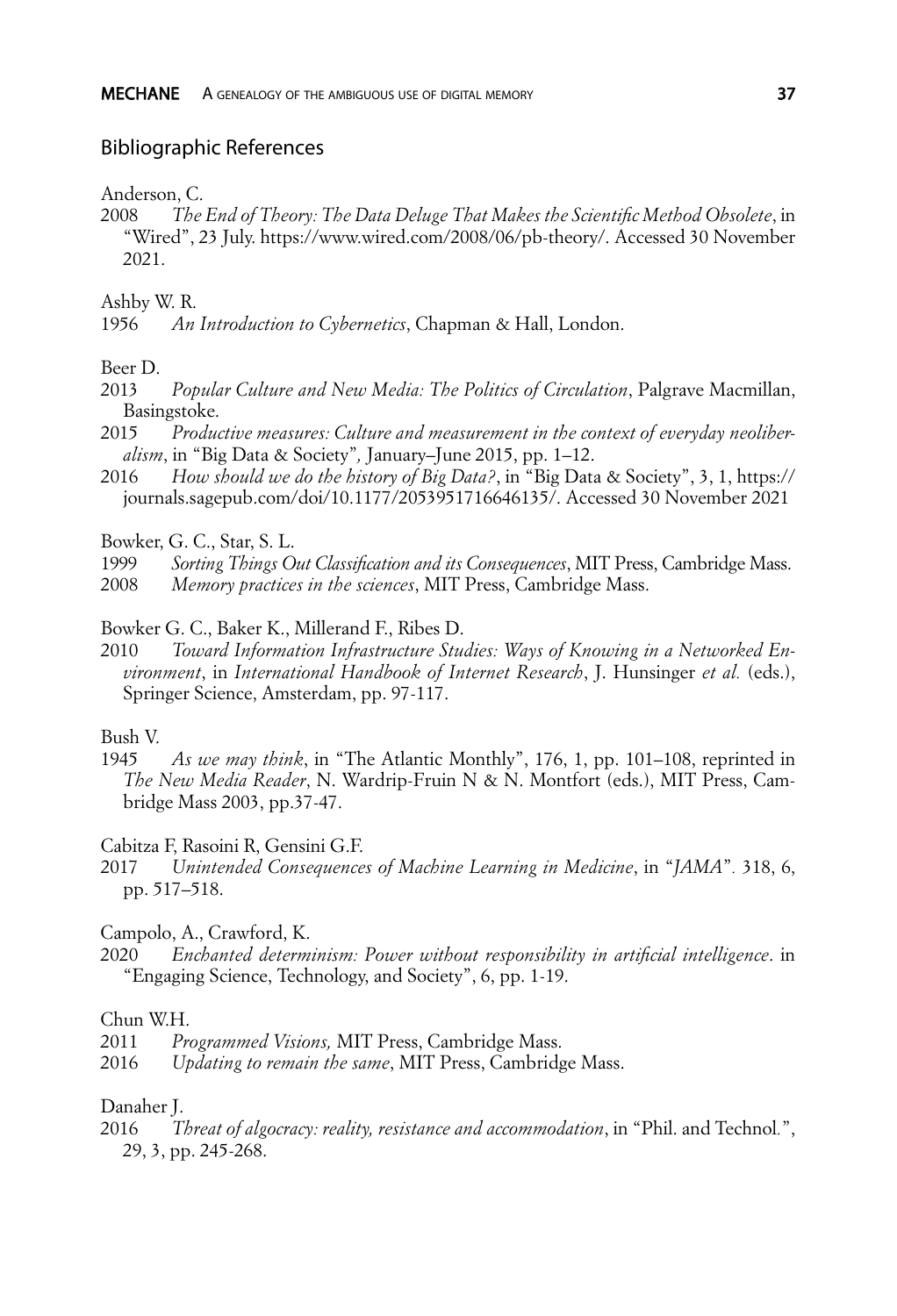Drucker J.

Humanities Approaches to Graphical Display, in "Digital Humanities quartely", 5, 1, http://www.digitalhumanities.org/dhq/vol/5/1/000091/000091.html. Accessed 30 November 2021.

## Elfiky A.A., Pany M.J. Parikh R.B., Obermeyer Z.

2017 *A machine learning approach to predicting short-term mortality risk in patients starting chemotherapy*, in "Biorxiv", https://www.biorxiv.org/content/biorxiv/early/2017/10/17/204081.full.pdf. Accessed 30 November 2021.

#### Finn E.

2017 *What algorithms want: imagination in the age of computing*, Mit Press, Cambridge Mass.

#### Floridi L.

2012 *Big Data and Their Epistemological Challenge*, in "Phil. and Technol." 2012, 25, 4, pp. 435–437, https://link.springer.com/article/10.1007%2Fs13347-012-0093-4. Accessed 30 November 2021.

Frankish K., Ramsey W.M.

2014 *The Cambridge Handbook of Artificial Intelligence*, Cambridge University Press, Cambridge UK.

## Gillespie T.

2014 *The relevance of algorithms*, in *Media Technologies: Essays on Communication, Materiality, and Society*, T. Gillespie, P. Boczkowski, K. Foot (eds), MIT Press, Cambridge Mass, pp.167-194.

Gitelman L. (ed)

2013 *"Raw Data" is an oxymoron*. MIT Press, Cambridge Mass.

Hacking I.

1983 *Representing and Intervening: Introductory Topics in the Philosophy of Natural Science*, Cambridge University Press, Cambridge Mass.

Iliadis A., Russo F.

2016 *Critical data studies: An introduction*, in "Big Data & Society", 3, 2, https://journals.sagepub.com/doi/10.1177/2053951716674238. Accessed 30 November 2021.

## Keller Fox E.

1991 *Conversazioni con Evelyn Fox Keller*, Elèuthera, Milano.

## Kitchin R.

2014 *The Data Revolution. Big Data, Open Data, Data Infrastructures and Their Consequences*, Sage Publication, London.

Latour B.

1987 *Science in action*, Harvard University Press, Cambridge Mass.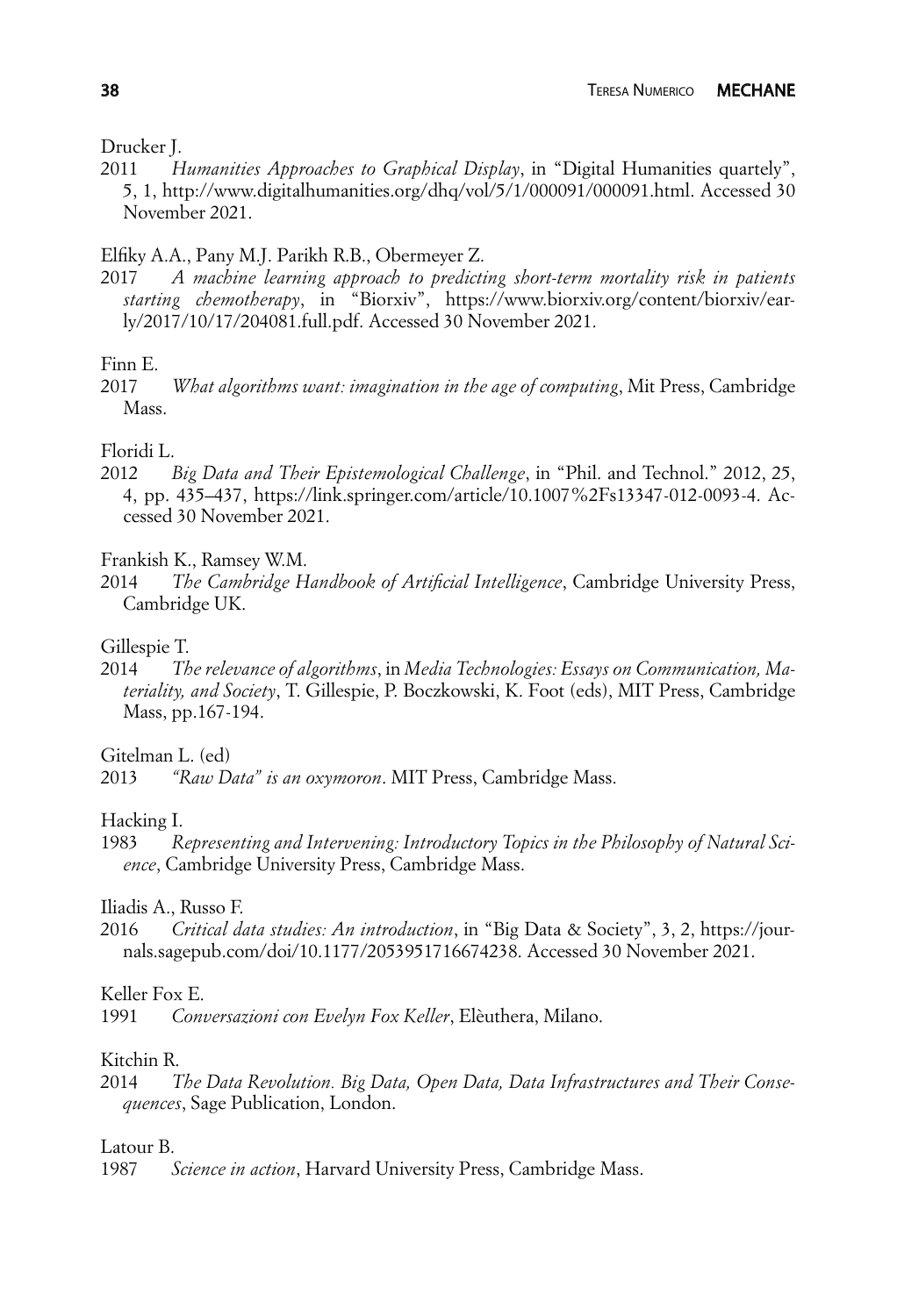Leonelli S.<br>2016 D

2016 *Data-centric biology. A philosophical study*. University of Chicago Press, Chicago.

Licklider J.C. R.

1960 *Man-Computer Symbiosis*, in "IRE Transactions on Human Factors in Electronics", vol. HFE-1: 4-11, March 1960, http://groups.csail.mit.edu/medg/people/psz/ Licklider.html. Accessed 30 November 2021.

Licklider JCR

Licklider J.C.R., Taylor R.W.

1968 *The computer as a communication device*, in "Science and Technology: For the Technical Men in Management", 76, 1968, pp. 21-31, http://memex.org/licklider.pdf. Accessed 30 November 2021.

Mayer-Schönberger V., Cukier K.

2013 *Big Data. A revolution that will transform how we live, work and think*, Houghton Mifflin Harcourt, Boston.

#### Morozov E.

2013 *To save everything click here*, Perseus Publishing, New York.

#### Mumford L.

1970 *Myth of the Machine II: Pentagon of Power*, Harcour Brace Jovanovich, New York.

Nielsen M.

2013 *Reinventing discovery. The New Era of Networked Science*, Princeton University Press, Cambridge Mass.

#### Numerico T.

2017 *La memoria e la rete*, in *Soglie del linguaggio. Corpo, mondi, società*, A. Bertollini, R. Finelli (eds.), RomaTre University Press, Roma, pp. 81-102.

2021 *Big Data e algoritmi*, Carocci, Roma.

### O'Neil C.

#### Pasquale, F.

2015 *The black box society: the secret algorithms that control money and information*, Harvard University Press, Cambridge Mass.

#### Passi, S., Barocas, S.

2019 *Problem formulation and fairness*, in "Proceedings of the Conference on Fairness, Accountability, and Transparency", pp. 39-48, https://dl.acm.org/doi/ pdf/10.1145/3287560.3287567. Accessed 30 November 2021.

Rockwell G., Sinclair S.

2016 *Hermeneutica*, MIT Press, Cambridge Mass.

<sup>1965</sup> *Libraries of the future*, MIT Press, Cambridge Mass.

<sup>2016</sup> *Weapons of math destruction*, Allen Lane, London.